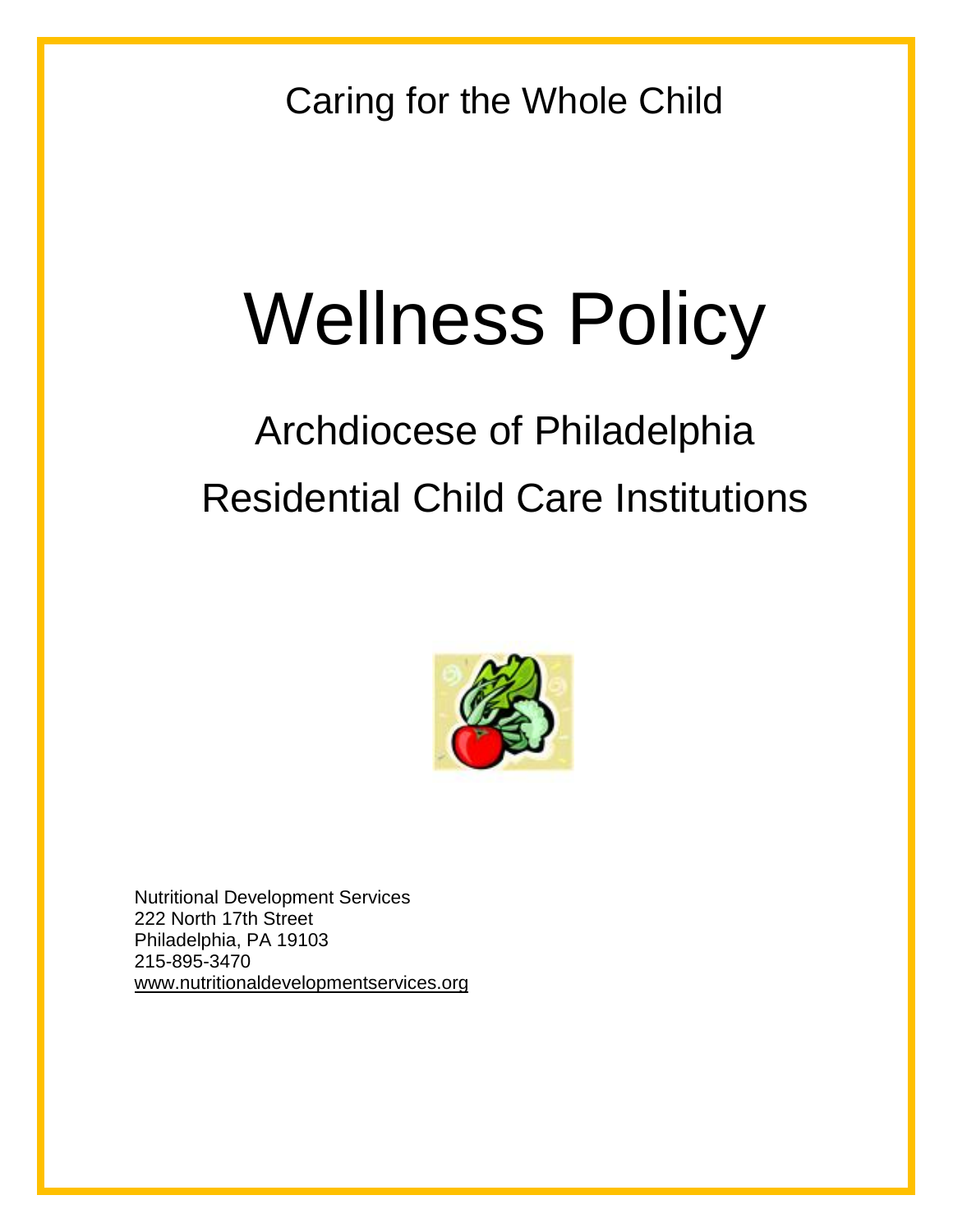## Wellness Policy Archdiocese of Philadelphia Residential Child Care Institutions

Kathleen Statue, Administrator RCCI Nutritional Development Services kstatue@ndsarch.org

Robert S. Jones, Director of Gov't Programs Nutritional Development Services rjones@ndsarch.org

Nutritional Development Services 222 North 17th Street Philadelphia, PA 19103 215-895-3470 [www.nutritionaldevelopmentservices.org](http://www.nutritionaldevelopmentservices.org/)

Updated 2017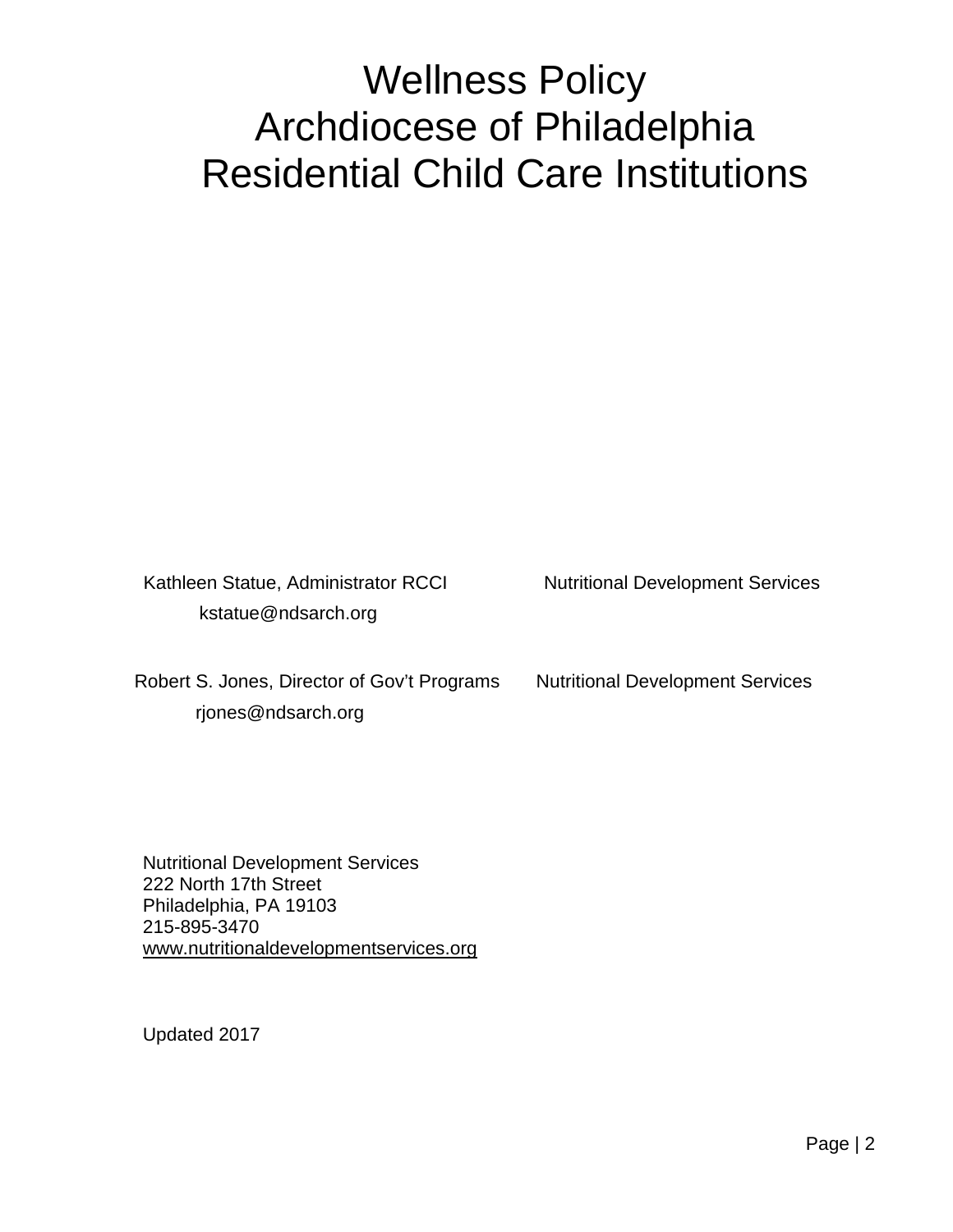### Wellness Policy Introduction

The Archdiocese of Philadelphia recognizes that wellness, proper nutrition, and regular physical activity are related to children's physical well-being, growth, development, and readiness to learn. It also recognizes that Residential Child Care institutions (RCCI's) can provide an environment in which the children in their care can learn about and participate in positive dietary and lifestyle practices. The Archdiocese is committed to supporting RCCI's in providing a healthy environment that promotes these concepts.

In response to the 2004 Child Nutrition Reauthorization Act, Nutritional Development Services (NDS) and the Office of Catholic Education (OCE) partnered to create a Wellness Policy for Archdiocesan schools and other participants in the National School Lunch Program that is sponsored by NDS. A committee of stakeholders was formed and the final policy is presented in this document.

The committee used the following guidelines to create the policy:

- It was created at the local level.
- It includes goals for nutrition education, physical activity, staff and administration, nutrient standards and meal service.
- It is designed to promote resident wellness.
- It establishes nutrient standards for all food available at the RCCI with the objective of promoting resident health and reducing childhood obesity.
- It has a plan for measuring and evaluating implementation.
- A broad group of individuals participated in its development including, among others, students, parents, school food authority representatives, school board members, school administrators, and the general public.

The Wellness Policy created by this committee will be implemented over three years. It is a living document that will change as needs arise or as new guidance is provided.

"New": In accordance with the Final Rule released July 28, 2016, all stakeholders will participate in Wellness trainings each year and in the development, implementation, periodic reviews and update of the policy. Stakeholders include youth care staff, teachers, nurses, office workers, social workers and kitchen workers. All stakeholders are important role models for the residents.

### Wellness Policy Plan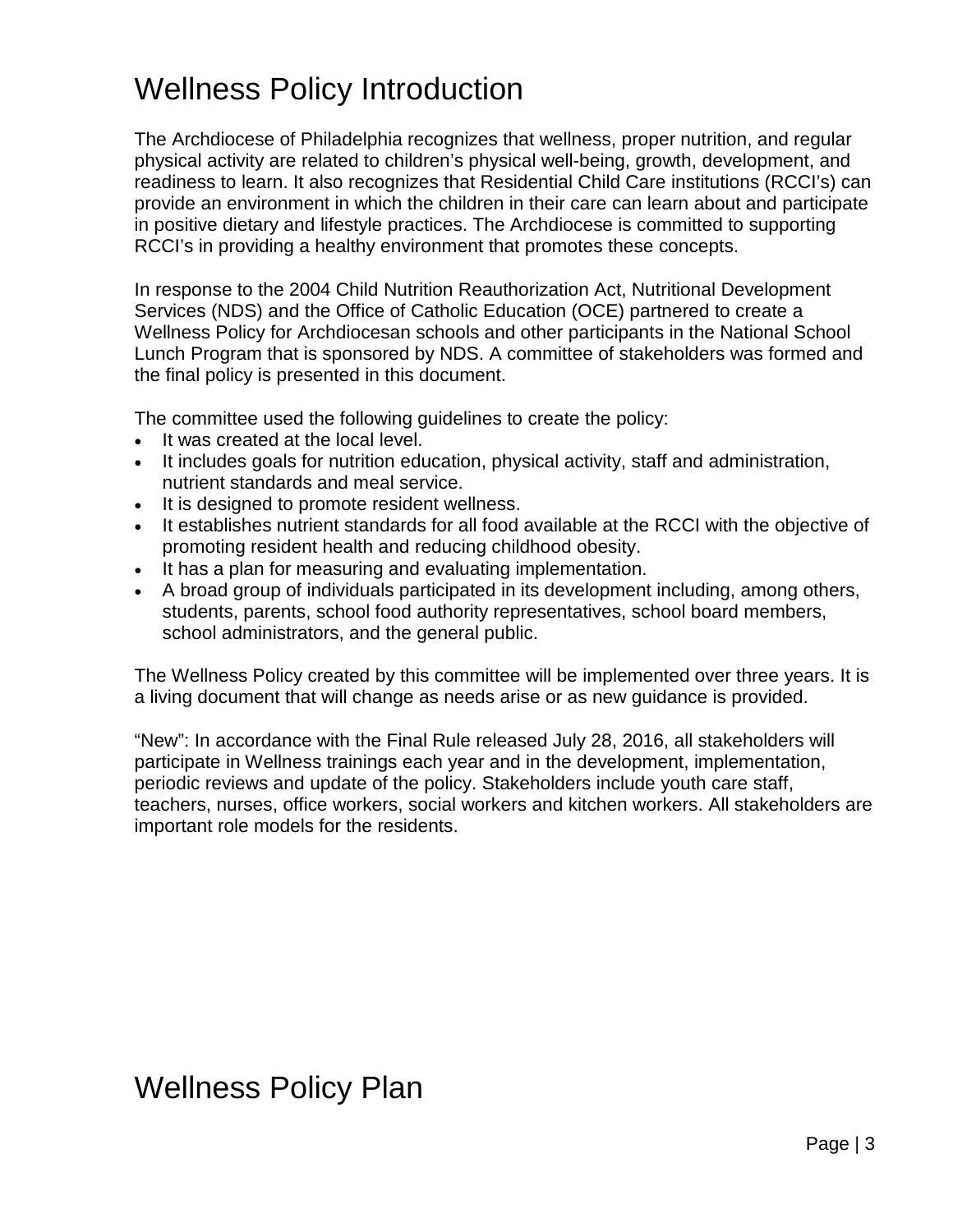To be successful, the staff and administration at each RCCI needs to support the policy and any subsequent changes. Children really do enjoy eating healthy foods and moving their bodies. As caregivers, we are an important influence in a resident's life. Modeling healthy behavior supports the development of healthy behaviors in children and there is no stronger message for the importance of healthy habits. Children watch and imitate adults, and look to them to learn proper behavior. As role models, we need to monitor our own behavior so that children acquire healthy attitudes. It is recommended to identify staff that can be "wellness champions," or role models to help others in the community realize this. These role models, along with other interested parties, also are good candidates for a wellness committee.

The policy is divided into four topics: Staff and Administration, Good Nutrition Practices for a Healthy Life, Nutrient Standards and Meal Service and Physical Activity.

The first year of the plan focuses on creating "safe and adequate" environments in which residents can eat and do physical activities. It also focuses on training staff on the policy, nutrition and physical activity and on beginning to incorporate healthy messages.

One of the requirements of the policy is to measure changes taking place. The current environment can be evaluated by comparing it with the policy statements. Each residential program already has submitted a baseline assessment.

The RCCI Administrator will be the LEA official responsible for ensuring each RCCI complies with the Wellness Policy.

The point person for the stakeholders at each agency will be the on-site trainer. They will be responsible for conducting Wellness trainings during which time they will be encouraged to participate in the ongoing development, implementation and collection of suggestions and ideas to forward goals of the Wellness Policy. The stakeholder include: youth, youth care workers, teachers, nurses, office staff, social workers and kitchen staff. The LEA will post the Wellness Policy and annual updates to the website at [http://www.nutritionaldevelopmentservices.org](http://www.nutritionaldevelopmentservices.org/) .

A "new" requirement for the LEA is to conduct an assessment every three years of the Wellness Policy. The results of the triennial assessment will be made available with a description of progress made. The Wellness Policy will be updated as needed and reflect goals established through the triennial assessments. Results and updates will be posted to the NDS web site.

Reimbursable meals are compliant with federal meal pattern requirements. No foods are sold at the residential programs. No foods are marketed at the residential programs.

Please feel free to share your successes or any resources you find especially helpful.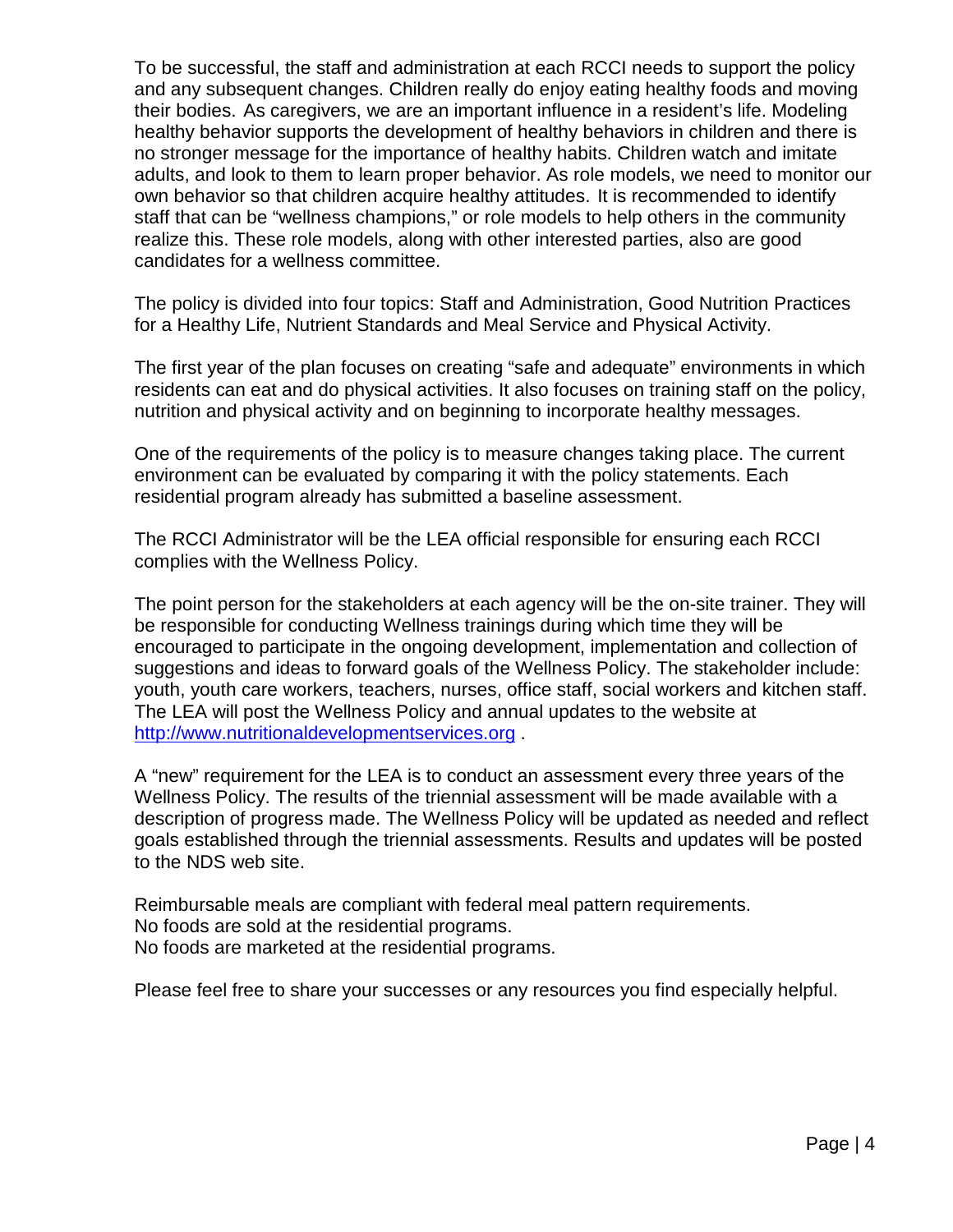### Staff and Administration

The goals of this section address creating an environment that provides consistent wellness messages and is conducive to healthy eating and being physically active.

| Year One                                                                                                                                                          | Year Two                                                                                                                                                | Year Three                                                                                     |
|-------------------------------------------------------------------------------------------------------------------------------------------------------------------|---------------------------------------------------------------------------------------------------------------------------------------------------------|------------------------------------------------------------------------------------------------|
| Appropriate training shall be<br>available to all staff on the<br>components of the Wellness<br>Policy.                                                           | The goals of the Wellness<br>Policy shall be considered in<br>planning all staff and program<br>activities.                                             | At all levels of the<br>organization, staff will model<br>healthy eating at the work<br>place. |
| In every way possible, the<br>administration shall support<br>the efforts of staff to provide a<br>healthy diet and daily physical<br>activity for the residents. | In every way possible, the<br>administration shall support<br>staff wellness by providing on-<br>going health and nutrition<br>screening and education. |                                                                                                |

### Staff and Administration

**Year One**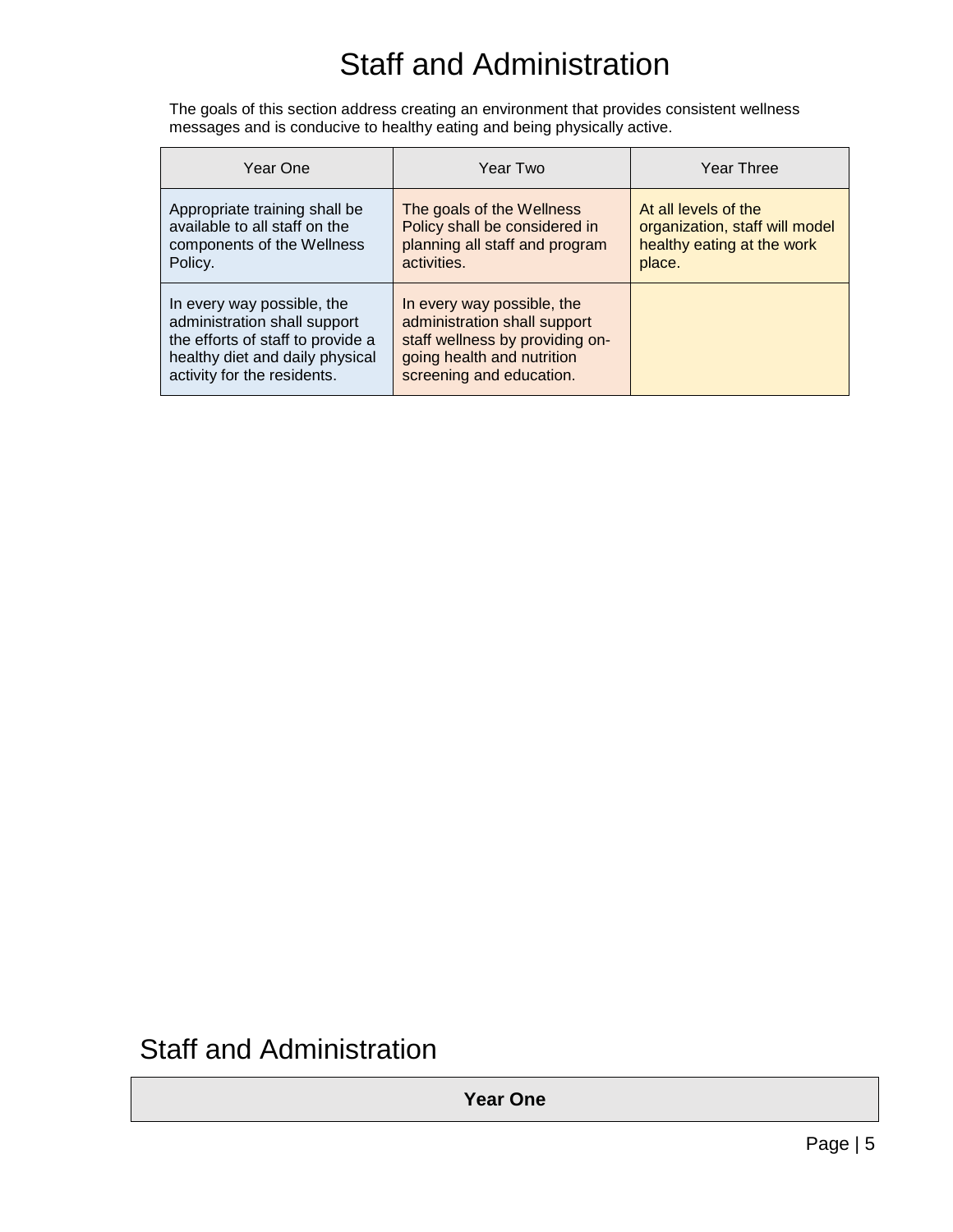Appropriate training shall be available to all staff on the components of the Wellness Policy.

Ways to accomplish this goal:

- Use staff development days or other time to discuss the policy, the changes that will occur, and the importance of their role in this process.
- Use NDS in conjunction with Catholic Social Services to expand on the Wellness Policy.
- Training should include the most recent Dietary Guidelines including portion size, balance and food choices.
- Take advantage of community health organizations such as the American Cancer Society [http://www.cancer.org/docroot/home/index.asp,](http://www.cancer.org/docroot/home/index.asp) community adult learning classes, hospital seminars on health, and the American Diabetes Association [http://www.diabetes.org/homepage.jsp.](http://www.diabetes.org/homepage.jsp)

In every way possible, the administration shall support the efforts of staff to provide a healthy diet and daily physical activity for residents.

Consider the needs the staff may have in making the changes needed and the ongoing support they may need in sustaining these changes.

#### **Year Two**

The goals of the Wellness Policy shall be considered in planning all staff and program activities.

Ways to accomplish this goal:

• Consider physical activity and healthy food when planning: Day trips Staff meetings Parties

In every way possible, the administration shall support staff wellness by providing on-going health and nutrition screening and education.

Ways to accomplish this goal:

- Evaluate personal wellness behaviors.
- Model the goals of the Wellness Policy re: weight control [http://www.nhlbi.nih.gov/health/public/heart/obesity/losewt/control.htm.](http://www.nhlbi.nih.gov/health/public/heart/obesity/losewt/control.htm)
- Staff will take advantage of all health assessment opportunities such as a yearly physical check-up. Blood pressure, weight, BMI and cholesterol levels are checked. If a doctor feels a change is needed to improve or correct a health concern, a plan should be developed, followed and sustained for better health.

#### **Year Three**

At all levels of the organization, staff will model healthy eating at the work place.

Way to accomplish this goal:

• Staff will not bring in or consume personal food or beverages in front of youth other than items that would appear on the program menu.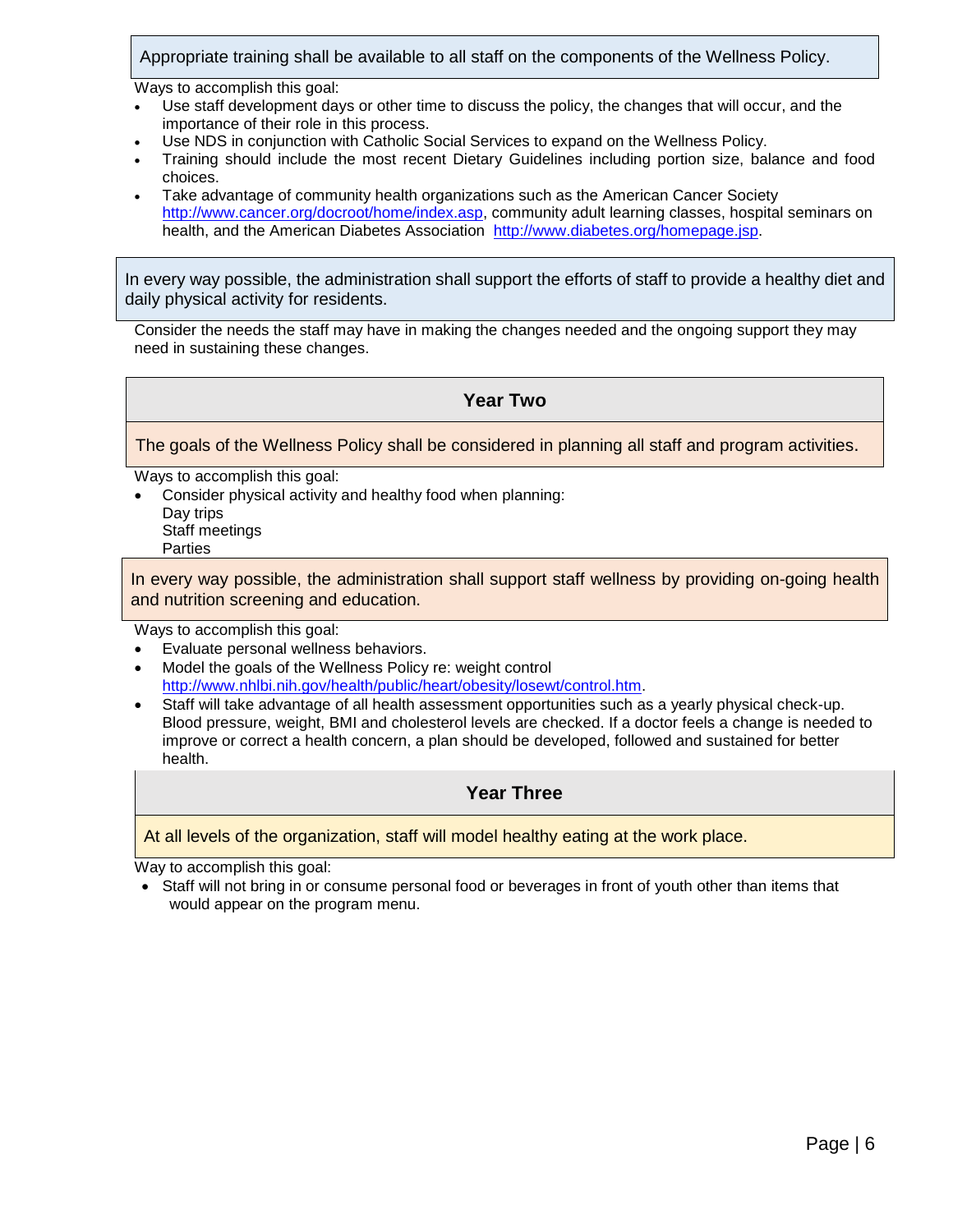### National Alliance for Nutrition and Activity Meeting Guidance

#### Introduction

Creating a culture of health and wellness in meetings and conferences is an important way to help people eat well and be physically active, foster healthier work environments, and cultivate social norms around healthier choices and behaviors. Supporting healthy food and beverage choices, providing physical activity opportunities, requiring a tobacco-free environment, and promoting sustainability are the areas of focus for the National Alliance for Nutrition and Activity (NANA) meeting and conference guidance. A toolkit to support adoption of the guidance is available at: www.healthymeeting.org

#### General Recommendations

• Support healthier choices, provide leadership and role modeling, and help to create a social norm around healthier choices and behaviors.

- Offer nutritious food and beverage options.
- Offer recommended servings of fruits, vegetables, and whole grains, especially for all-day meetings.
- Place healthier foods and beverages in prominent positions, where they are most likely to be seen and more likely to be chosen.
- Post calories in worksite cafeterias and at conferences and meetings when appropriate and/or possible.
- Provide reasonable portions of foods and beverages (i.e., avoid large portions).
- Consider not serving food at breaks that are not mealtimes; instead provide physical activity.
- Ensure healthier options are attractively presented, appealing, and taste good.
- Offer physical activity opportunities that are relevant to the audience and environment to help people achieve at least 30 minutes of physical activity each day.
- Provide a tobacco-free environment.
- Prioritize sustainable practices when possible, by minimizing waste, encouraging recycling, and sourcing products from sustainable producers.
- Evaluate efforts to hold healthy meetings and conferences and make adjustments over time to continue to improve the acceptability and healthfulness of choices.

#### Nutrition: Beverages

Standard Healthy Meeting

• Make water the default beverage.

• Do not offer full-calorie sugar-sweetened beverages. Serve100% juice, 100% juice diluted with water, low-fat or nonfat milk, calcium and vitamin D-fortified soymilk, or beverages with 40 calories per container or less.

• Offer low-fat or non-fat milk with coffee and tea service in addition to or in place of half and half. Superior Healthy Meeting

*Includes all Standard Healthy Meeting recommendations, plus the following:*

• Eliminate all sugar-sweetened beverages (including those with less than 40 calories per container that are allowed under the Standard Healthy Meeting).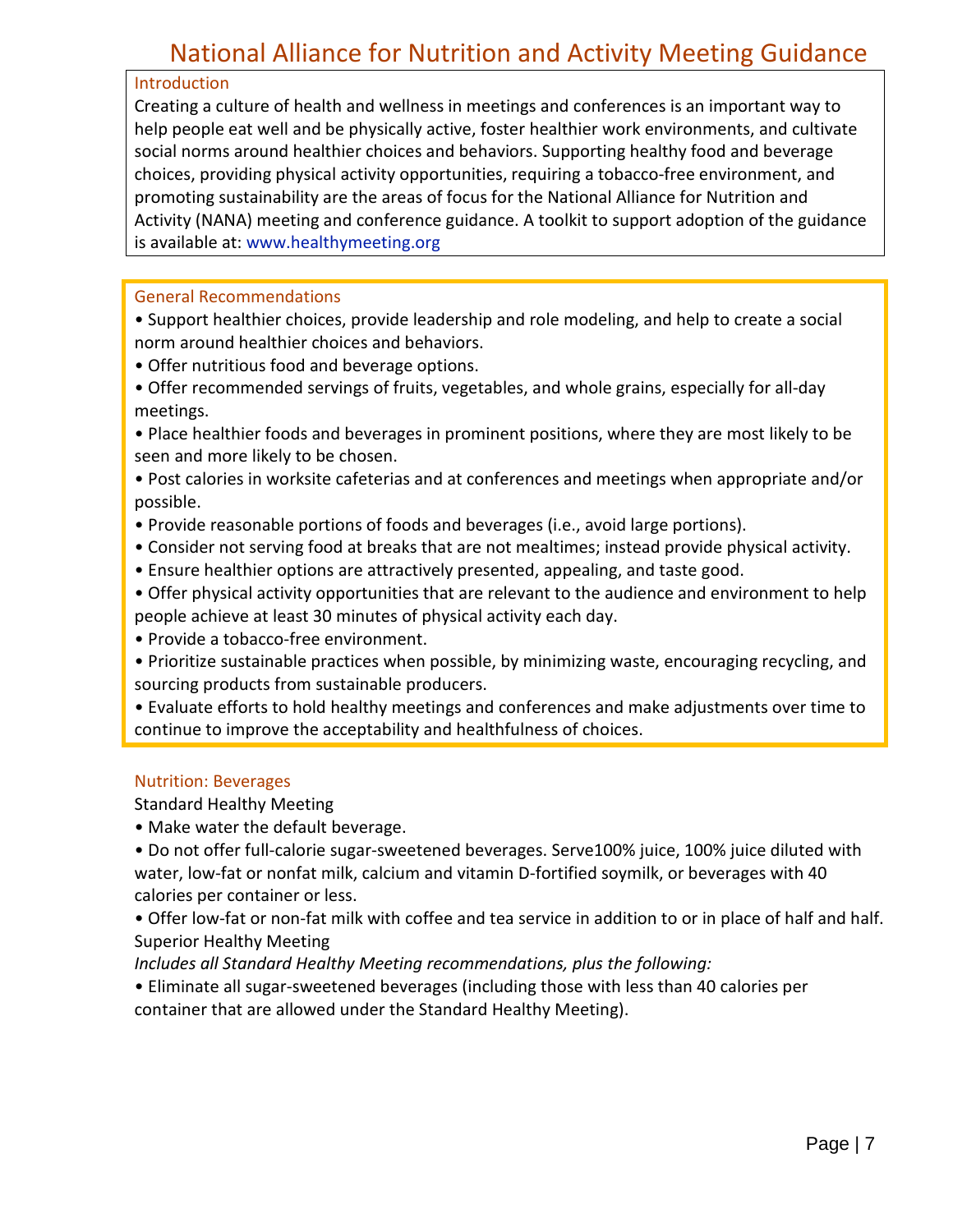#### Nutrition: Food

Standard Healthy Meeting

- Offer fruits and/or vegetables every time food is served.
- Offer reasonable portion sizes.
- In buffet lines or self-service, support sensible portions by offering reasonably-sized entrees and appropriately-sized serving utensils and plates.
- Use whole grains whenever possible (100% whole grain or whole grain as the first ingredient).
- Serve healthier condiments and dressings and offer them on the side.
- Look for and try to offer lower-sodium options.
- Make the majority of the meat options poultry, fish, shellfish, or lean (unprocessed) meat.
- Provide a vegetarian option.
- For special occasions and dinner, cut desserts in half or serve small portions. For lunches, breaks, or regular meetings serve fruit as dessert.
- Do not place candy or candy bowls in the meeting space.
- Whenever possible, offer foods prepared in a healthy way (grilled, baked, poached, roasted, braised, or broiled). Avoid fried foods.

Superior Healthy Meeting

*Includes all Standard Healthy Meeting recommendations, plus the following:*

• All grains must be whole grain-rich (51% or more whole grains by weight or whole grain as the first ingredient).

• Serve only poultry, fish, shellfish, or on occasion lean (unprocessed) meat options; seek alternatives to processed and red meats.

- Replace all desserts and pastries with fruit or other healthful foods.
- Do not serve fried foods.

• If there is the capacity to do nutrient analyses or if the caterer can provide nutrient information, meals should meet the nutrition standards in Appendix A in the toolkit at: www.healthymeeting.org

#### Physical Activity

Standard Healthy Meeting

- Mention to attendees (through announcements or in written materials) that it is fine to move within the meeting space (standing, stretching); integrate exercise equipment if possible within the space (exercise balls in place of some chairs, raised tables for standing).
- When possible, allow for comfortable clothes/shoes to support physical activity during breaks.
- Periodically break up sitting time.
- For conferences or all-day meetings, support physical activity before, during, and after the work of the day.
- Provide adapted programming or alternative activities for those with physical disabilities.
- Identify someone to facilitate a short physical activity break(s).

Superior Healthy Meeting

*Includes all Standard Healthy Meeting recommendations, plus the following:*

• Try to choose meeting/conference locations where there are walkable destinations; provide walking/running maps.

- Only contract with hotels that have a fitness facility available at no cost to attendees. If the hotel does not have a fitness facility, contract with a local exercise facility.
- Provide exercise stations in the hall or within the meeting room.
- Implement walking meetings when possible.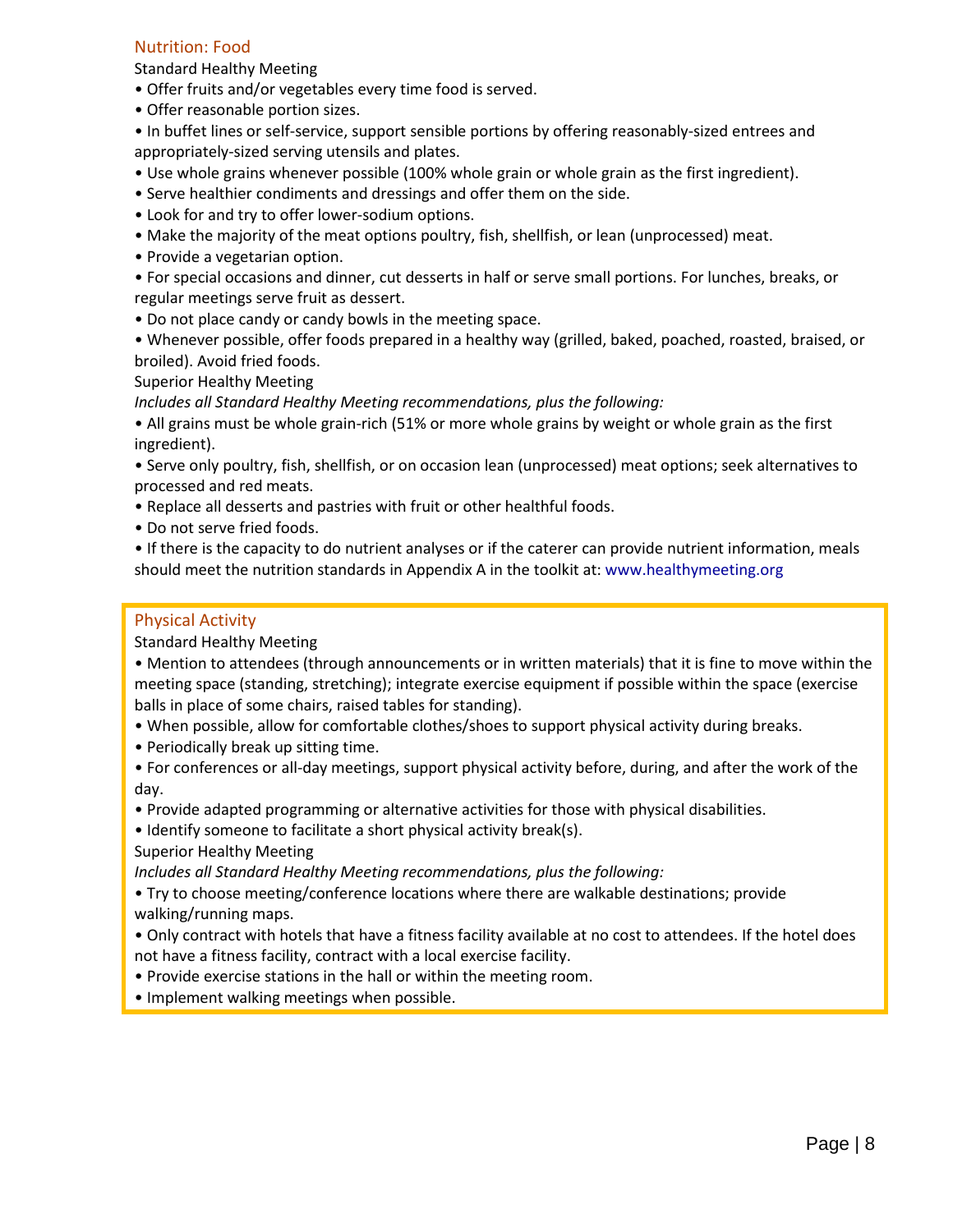### **Sustainability**

Standard Healthy Meeting

- Reduce waste and packaging whenever possible.
- Consider appeal to meeting attendees, sustainability, and usefulness of conference giveaways.
- Have recycling bins available.
- Provide handouts on a flash drive or make them available online to reduce paper. Superior Healthy Meeting

*Includes all Standard Healthy Meeting recommendations, plus the following:*

- Conduct a zero-waste meeting or conference.
- Use locally-sourced and sustainably-produced food and giveaways when possible.

#### Tobacco-Free

Standard Healthy Meeting

• Meetings should be held in smoke-free facilities.

Superior Healthy Meeting

*Includes all Standard Healthy Meeting recommendations, plus the following:*

• A tobacco-free environment is provided at all times.

• Choose to host your conference in a city with a comprehensive smoke-free policy that includes restaurants and bars.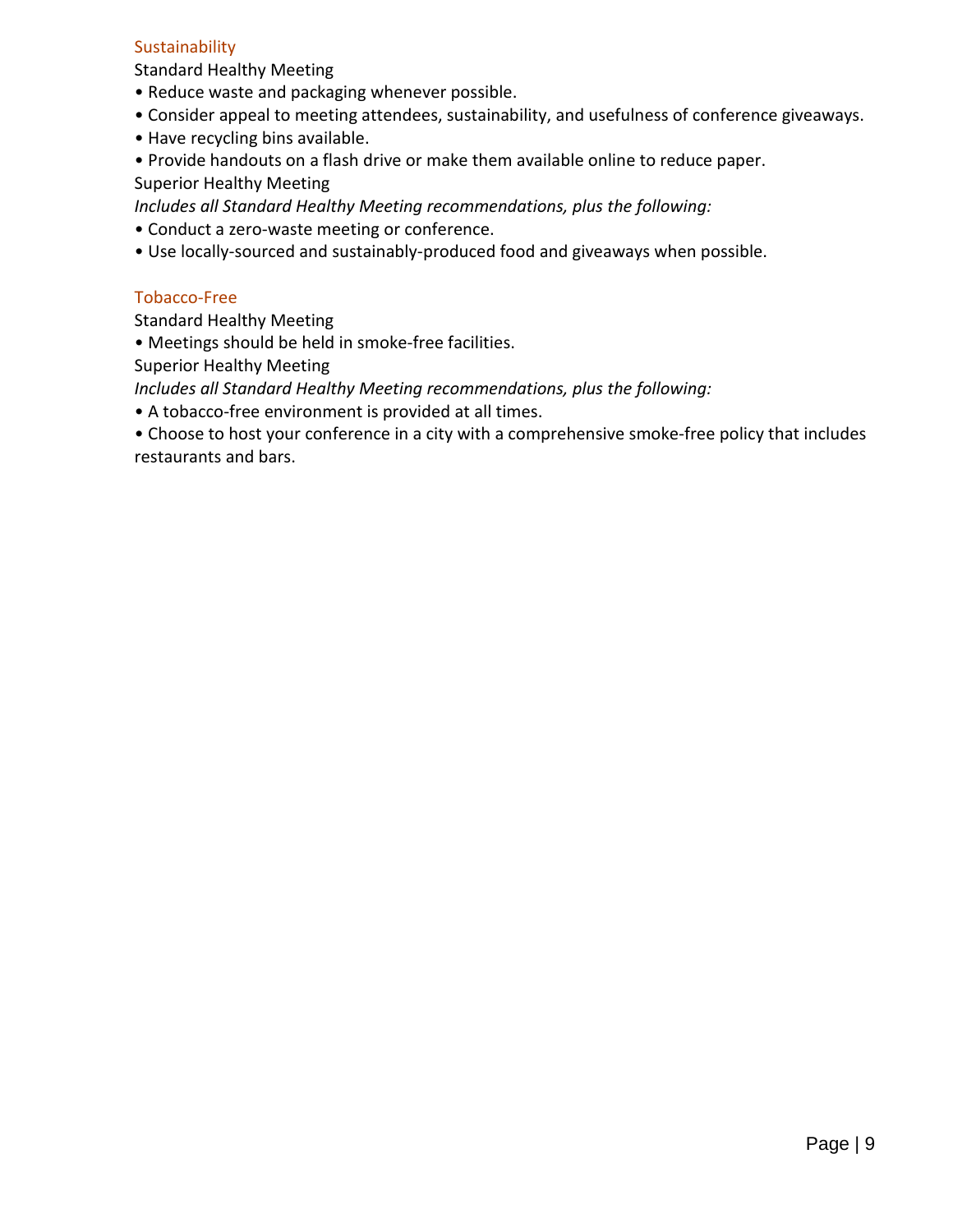### Good Nutrition Practices for a Healthy Life

The primary goal of this section is to have a better understanding of good nutrition and to influence residents' eating behaviors. This can be accomplished through practical hands-on experiences and through nutrition education and nutrition promotion.

Within the RCCI, these learning experiences shall address residents' knowledge, skills, attitudes, and behaviors and provide opportunities for residents to have positive food experiences. Life skills lessons and other activities shall be age-appropriate and behavior focused. Lifelong lifestyle balance shall be reinforced by linking healthy food choices and physical activity.

| Year One                                                                                                                                                                     | Year Two                                                                                                      | Year Three                                                                                                                                                                                     |
|------------------------------------------------------------------------------------------------------------------------------------------------------------------------------|---------------------------------------------------------------------------------------------------------------|------------------------------------------------------------------------------------------------------------------------------------------------------------------------------------------------|
| The staff responsible for<br>providing nutrition education<br>shall be properly trained and<br>prepared and shall participate<br>in appropriate professional<br>development. | Staff shall serve as role models<br>in healthy eating and other<br>healthy lifestyle practices.               |                                                                                                                                                                                                |
|                                                                                                                                                                              | Nutrition education shall be<br>provided to residents and/or<br>integrated into other resident<br>activities. | <b>Nutrition education shall</b><br>extend beyond the RCCI<br>environment by engaging<br>and involving families and<br>the community.                                                          |
|                                                                                                                                                                              |                                                                                                               | Nutrition promotion shall<br>positively influence eating<br>behavior by using evidence<br>- based techniques that<br>create food environments<br>which encourage healthy<br>nutrition choices. |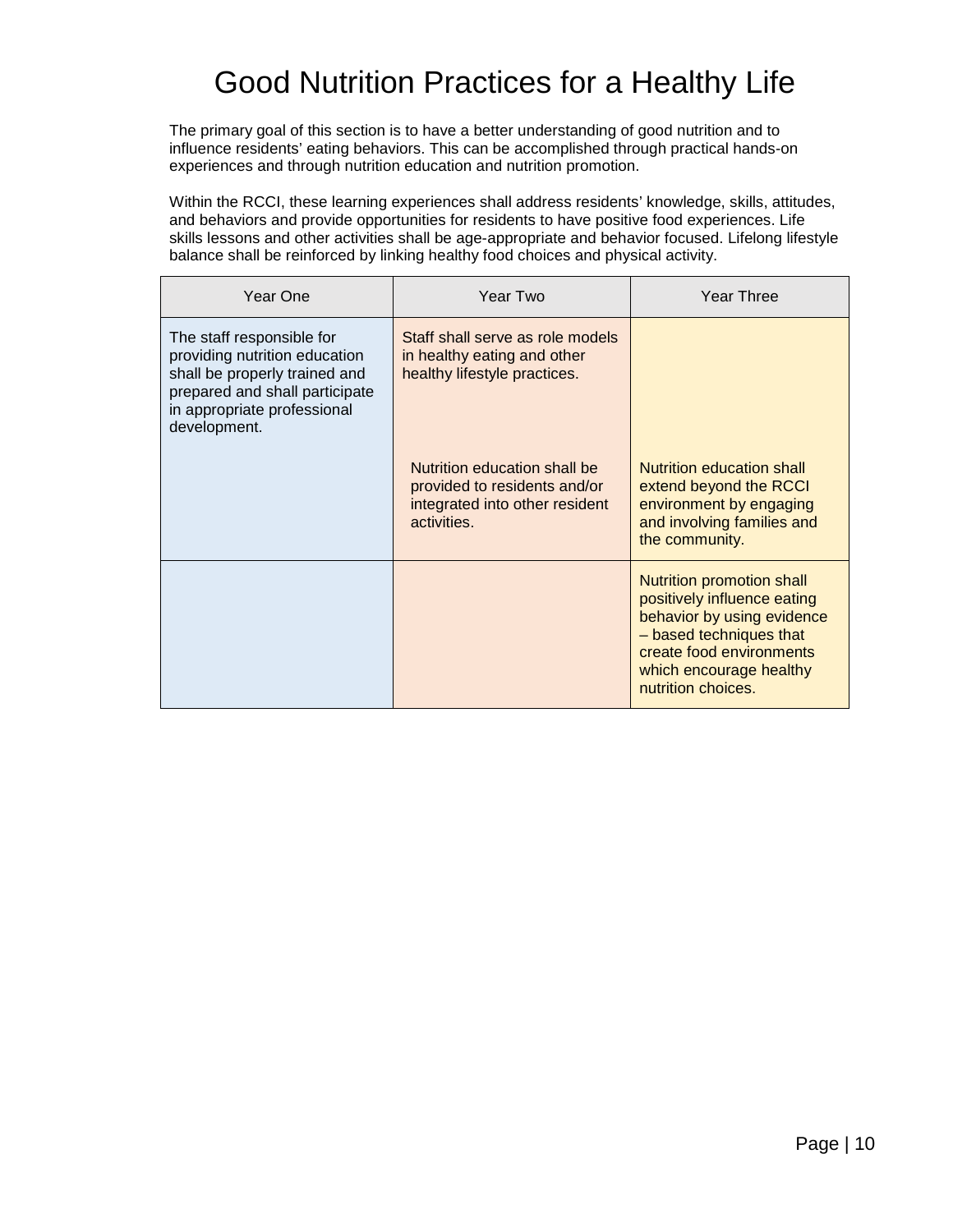### Good Nutrition Practices for a Healthy Life

### **Year One**

Staff responsible for providing nutrition education shall be properly trained and prepared and shall participate in appropriate professional development.

Ways to accomplish this goal:

- Training should include how to create opportunities for residents to have positive food experiences and should focus on how to create behavioral change over educational learning goals.
- Take advantage of community health organizations, such as the American Cancer Society [http://www.cancer.org/docroot/home/index.asp,](http://www.cancer.org/docroot/home/index.asp) the American Diabetes Association <http://www.diabetes.org/homepage.jsp> and the American Heart Association [http://www.americanheart.org/presenter.jhtml?identifier=1200000.](http://www.americanheart.org/presenter.jhtml?identifier=1200000)
- Search out other community organizations like the local Community College, local hospital for health seminars and community adult learning classes.
- Appropriate nutrition topics for professional development can include, but are not limited to, food safety, diet-related health problems, food disorders, cooking, shopping, budgeting, meal planning, label reading, balancing eating and physical activity, nutrition and the life cycle, food trends and diet fad, food and culture, and hunger in America or other countries.
- Include nutrition education as a Life Skills topic.

#### **Year Two**

Staff shall serve as role models in healthy eating and other healthy lifestyle practices.

Ways to accomplish this goal:

[http://www.dairycouncilofca.org/PDFs/Role\\_model.pdf](http://www.dairycouncilofca.org/PDFs/Role_model.pdf)

Staff will model healthy eating by sitting down daily to eat with youth.

Nutrition education shall be provided to residents and/or integrated into other resident activities.

Ways to accomplish this goal:

- Have a health professional talk to residents and staff about nutrition and diet-related health problems.
- Have youth make bulletin boards and posters on good nutrition for display in the dining room and kitchen.

<http://teamnutrition.usda.gov/Resources/foodfamilyfun.html>

- Training should focus on creating hands-on opportunities about good nutrition.
- Plant an herb garden.
- Integrate good nutrition into life skills curricula.
- Involve the Wraparound or Step enrichment program.

### Good Nutrition Practices for a Healthy Life

### **Year Three**

Nutrition education shall extend beyond the RCCI environment by engaging and involving families and the community.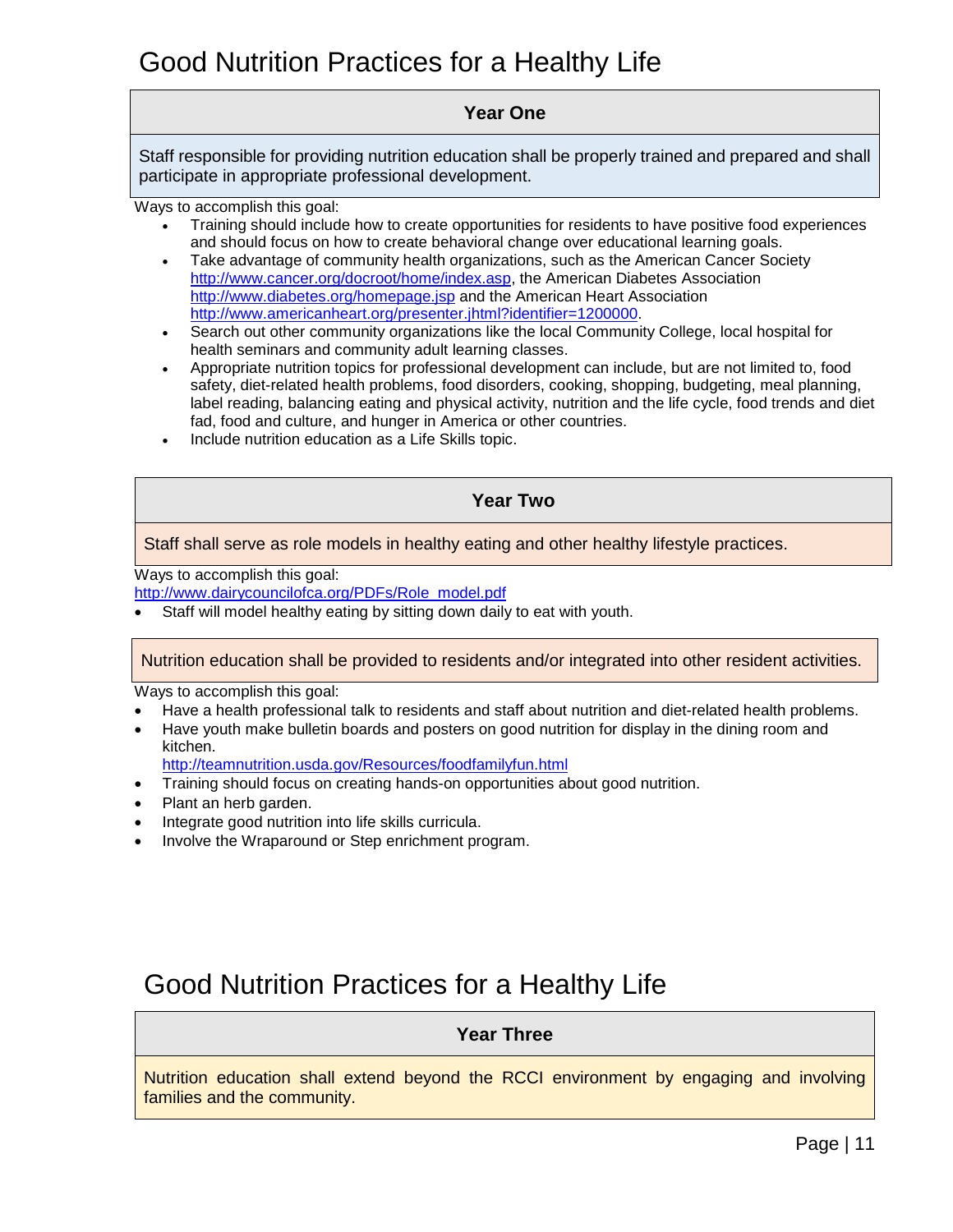Ways to accomplish this goal:

- Keep parents and guardians informed about the Wellness Policy.
- Special presentations or promotions by health organizations (USDA, American Cancer Society, American Heart Association). <http://www.americanheart.org/presenter.jhtml?identifier=1200000> <http://www.cancer.org/docroot/home/index.asp><http://www.diabetes.org/homepage.jsp>
- Health fair.
- Catholic Relief Services website learn about other cultures and the food projects conducted to help protect the health of citizens.

Nutrition promotion shall positively influence eating behavior by using evidence – based techniques that create food environments which encourage healthy nutrition choices.

Ways to accomplish this goal:

- Buy fresh foods from local farms and farm markets.
- Encourage healthy food choices brought back from home visits.
- Encourage healthy food choices through posters suggesting good food choices. Go to [www.myplate.gov.](http://www.myplate.gov/)
- Share with residents the food information flyer enclosed in the monthly reports.

### Nutrient Standards and Meal Service

The goal of this section is to provide residents with opportunities to make healthy food choices. All food choices shall be made with consideration for promoting health and reducing childhood obesity. Also important is to increase the nutrient density of food, to decrease fat and sugar and to provide moderate portion sizes.

| Year One                                                                                       | Year Two                                                    | Year Three |
|------------------------------------------------------------------------------------------------|-------------------------------------------------------------|------------|
| Nutrition content of meals shall<br>be available to residents, staff<br>and parents/guardians. | Residents and staff shall be<br>involved in menu selection. |            |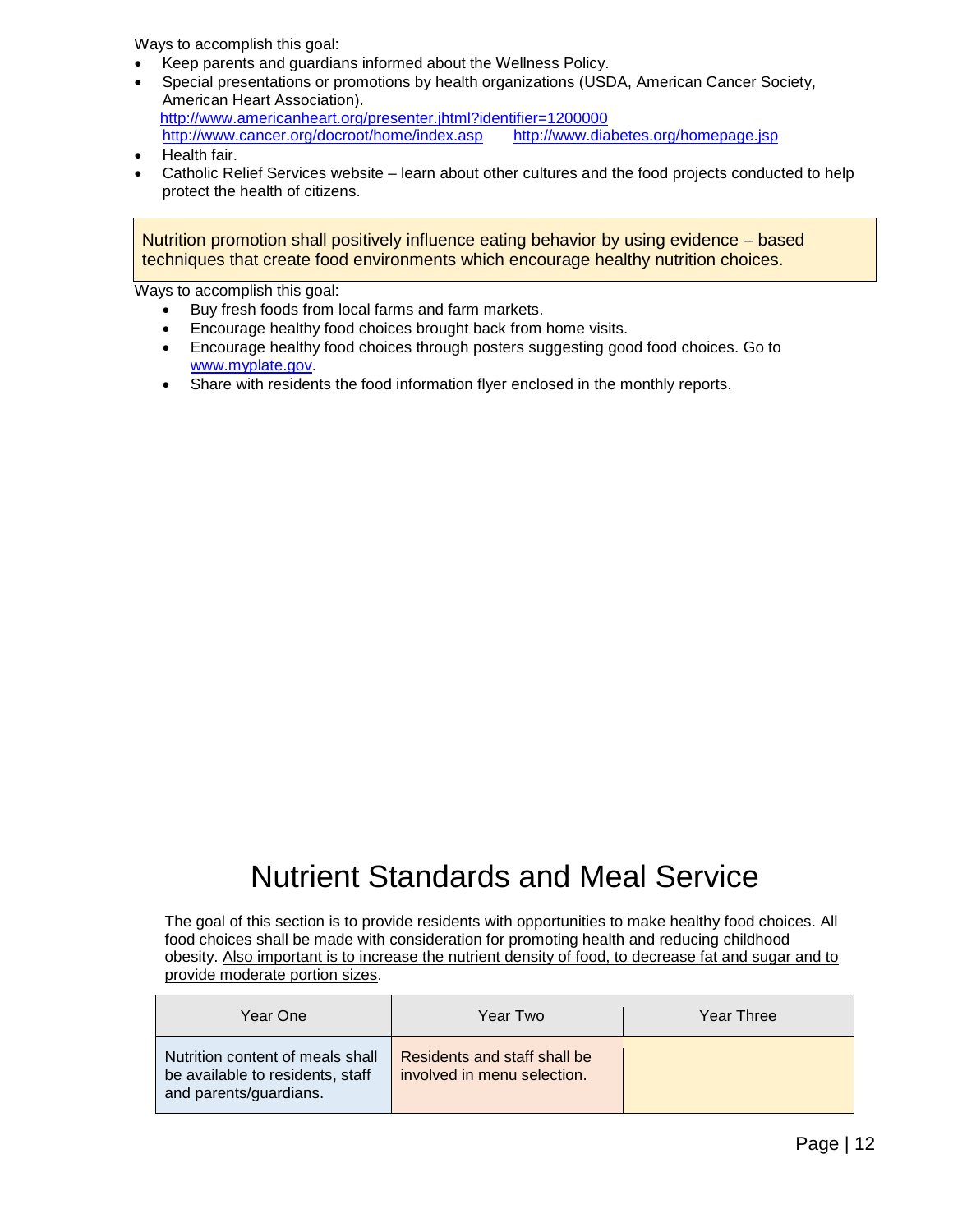| Food shall not be used as a<br>reward or punishment.                                                                                                                                                                                | Menu selection and portion<br>sizes for celebrations shall<br>support the goals of the<br><b>Wellness Policy.</b>                              | Choices made when eating<br>out shall support the goals of<br>the Wellness Policy.                                 |
|-------------------------------------------------------------------------------------------------------------------------------------------------------------------------------------------------------------------------------------|------------------------------------------------------------------------------------------------------------------------------------------------|--------------------------------------------------------------------------------------------------------------------|
| Nutritional value of foods and<br>beverages brought into the<br>residence shall be evaluated<br>and improved.                                                                                                                       | Cooking methods used for all<br>foods shall be evaluated and<br>improved and appropriate<br>portion sizes shall be served<br>to the residents. | To the extent possible, staff<br>shall encourage resident<br>involvement in creating and<br>cooking healthy meals. |
| Residents shall be provided<br>with a clean and safe meal<br>environment.                                                                                                                                                           |                                                                                                                                                |                                                                                                                    |
| Residents shall have access to<br>hand washing before meals<br>and snacks.                                                                                                                                                          |                                                                                                                                                |                                                                                                                    |
| Meals shall be scheduled at<br>appropriate times.                                                                                                                                                                                   |                                                                                                                                                |                                                                                                                    |
| Residents shall be provided<br>with adequate time to eat, at<br>least: fifteen (15) minutes sit-<br>down time for breakfast, twenty<br>(20) minutes sit-down time for<br>lunch and thirty (30) minutes<br>sit-down time for dinner. |                                                                                                                                                |                                                                                                                    |
| Drinking water shall be<br>available at all meals and<br>throughout the day.                                                                                                                                                        |                                                                                                                                                |                                                                                                                    |

### Nutrient Standards and Meal Service

### **Year One**

Nutrition content of meals shall be available to residents, staff and parents/ guardians.

Ways to accomplish this goal:

- Post menus with the nutrient content.
- Help residents, staff and parents/guardians understand the nutritional value of meals served.

Food shall not be used as a reward or punishment.

Ways to accomplish this goal using non-food rewards:

• Give gift certificate to book store or sporting store.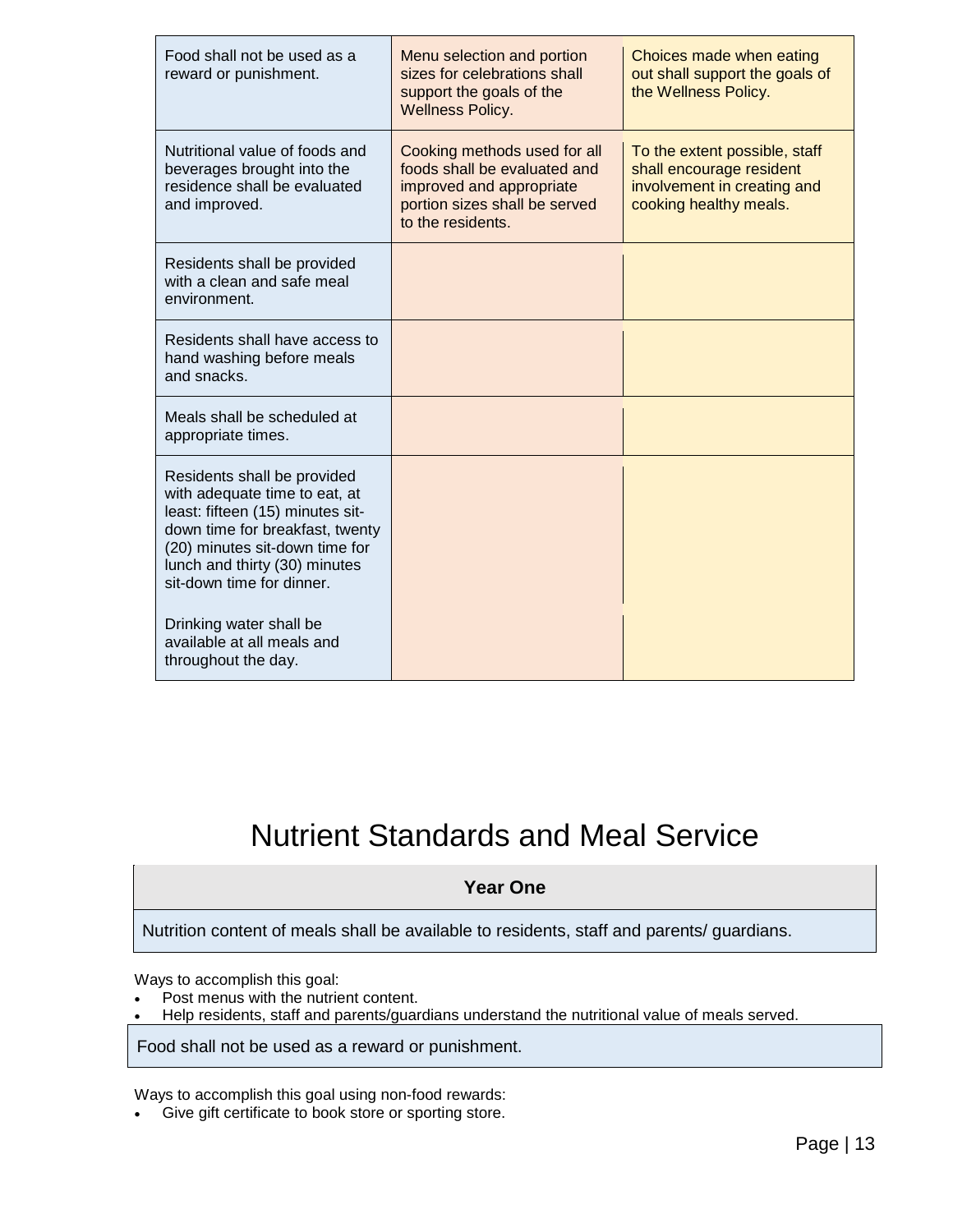- Purchase Frisbees, NERF balls, footballs and basketballs as prizes.
- Go to the movies or rent one, the child's choice.
- Use board games, puzzles, crossword puzzles and Sudoku.

Nutritional value of foods and beverages brought into the residence shall be evaluated and improved.

Ways to accomplish this goal:

- Analyze foods at the home. Discover healthy foods to replace foods that are less healthy.
- **Let MyPlate and the U.S. Dietary Guidelines be your guide.**
- Reduce the number of foods that have sugar as the first ingredient.
- Avoid foods with trans-fat and reduce the number of high fat foods.
- Choose foods that are moderate in sodium:
	- o low sodium foods have less than 140 mg per serving;
	- o aim to consume no more than 1500 mg per day.
- Increase the number of nutrient dense foods.
	- o choose foods that have at least 10% of various desired nutrients.
- Choose only 1% or non-fat milk and 100% juice to serve at meals.
- Choose flavored or unflavored water, seltzer, and drinks with at least 50% real juice to serve at all other times. Keep servings to 8 ounces or less.
- Increase the number of fruits and vegetables offered.

Residents shall be provided with a clean and safe meal environment.

Residents shall have access to hand washing before meals and snacks.

Residents shall be provided with adequate time to eat, at least: fifteen (15) minutes sit-down time for breakfast, twenty (20) minutes sit-down time for lunch and thirty (30) minutes for dinner.

Meals shall be scheduled at appropriate times.

Drinking water shall be available at all meals and throughout the day.

### Nutrient Standards and Meal Service

### **Year Two**

Residents and staff shall be involved in menu selection.

Ways to accomplish this goal:

• Have nutrient standards be your guide (see MyPlate) **When planning a menu keep these in mind:**

- Keep foods with "sugar as a first ingredient" out of the home
- Avoid foods with trans-fats and high fat foods
- Watch sodium isn't higher than1500 mg per day
- Bring more nutrient dense food into the home
- Add more fresh fruits and vegetables for fiber <http://nutrition.about.com/od/healthyshopping/a/groceryshoplist.htm> Beverage Guidelines: 1% milk or non-fat milk, 100% juice at meal times. Other beverages include flavored or unflavored water, seltzer, drinks with at least 50% fruit juice. Serving size not to exceed 8 oz. Food Guidelines: 30% calories from fat, 10% calories from saturated fat, 1500 mg per day of sodium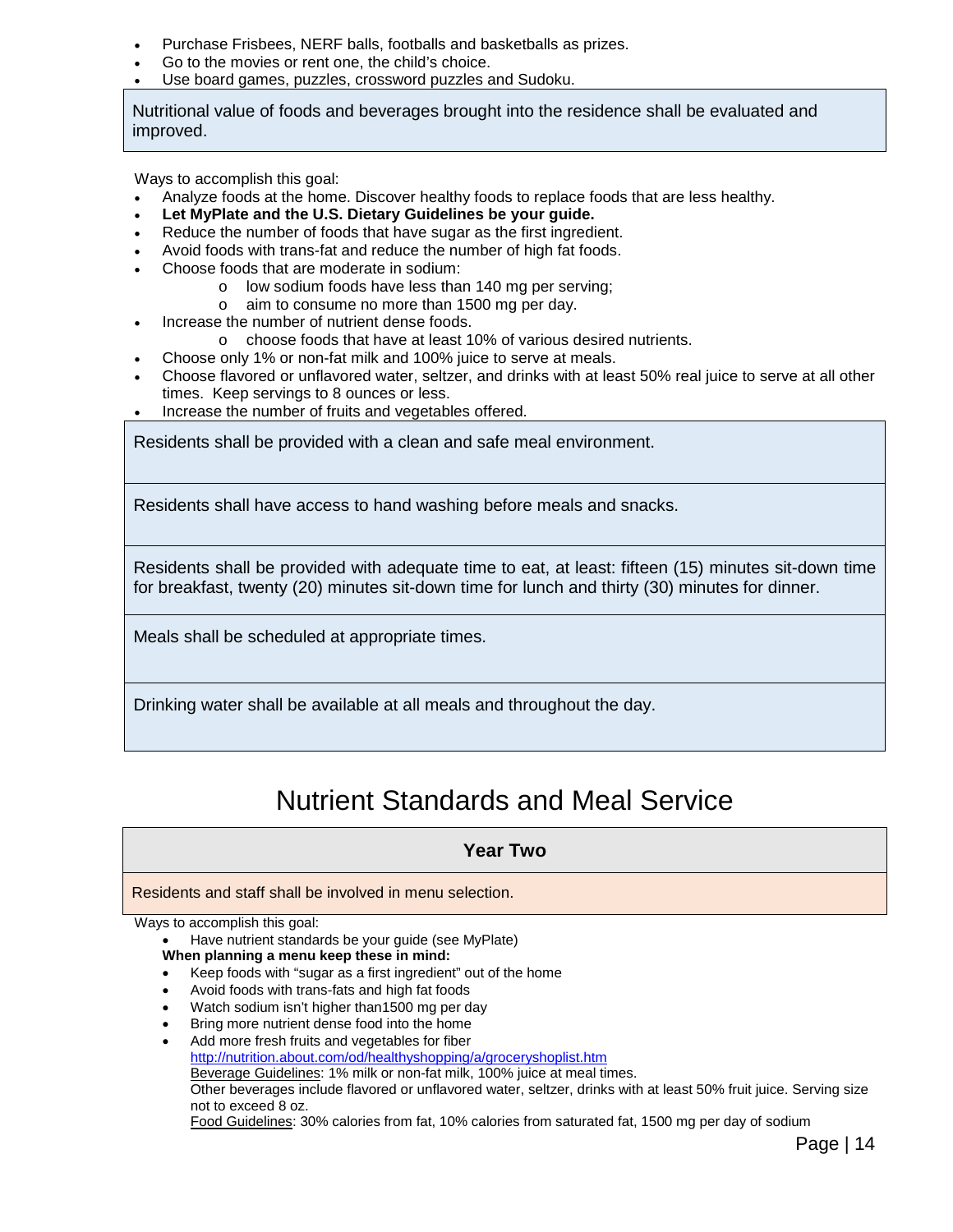- Moderate portion sizes
- Whole grains, no trans-fats, limited sugar and salt
- Keep saturated fat low
- Increase fiber in diet
- Plan a menu and shop for it

Menu selection and portion sizes for celebrations shall support the goals of the Wellness Policy.

To accomplish this goal, celebrations and parties will offer:

- Minimal amount of foods (maximum 2 to 3 items) that contain added sugar as the first ingredient.
- Will provide the following:
	- o Fresh fruits AND vegetables<br>
	o Water, 100% fruit juice, 1% o
	- Water, 100% fruit juice, 1% or non-fat milk

Cooking methods used for all foods shall be evaluated and improved and appropriate portion sizes shall be served to the residents.

Ways to accomplish this goal:

- *Eliminate frying food*
- Accurate portion sizes
- Use MyPlate as a guide [www.choose](http://www.choosemyplate.gov/)**myplate**.gov
- Use more baking, steaming, broiling, grilling and sautéing.

#### **Year Three**

#### Choices made when eating out shall support the goals of the Wellness Policy.

- Ways to accomplish this goal:
	- Limit fast food
	- Help kids order healthy from a menu
	- Staff sets a good example
	- Keep menu selection within nutrient standards (see MyPlate)
	- Don't Super-Size

To the extent possible, staff shall encourage resident involvement in creating and cooking healthy meals.

Ways to accomplish this goal:

- Sit down with residents to plan the dinner menus, make a shopping list and schedule nights for helping in the kitchen
- Watch the Food Network to inspire budding young chefs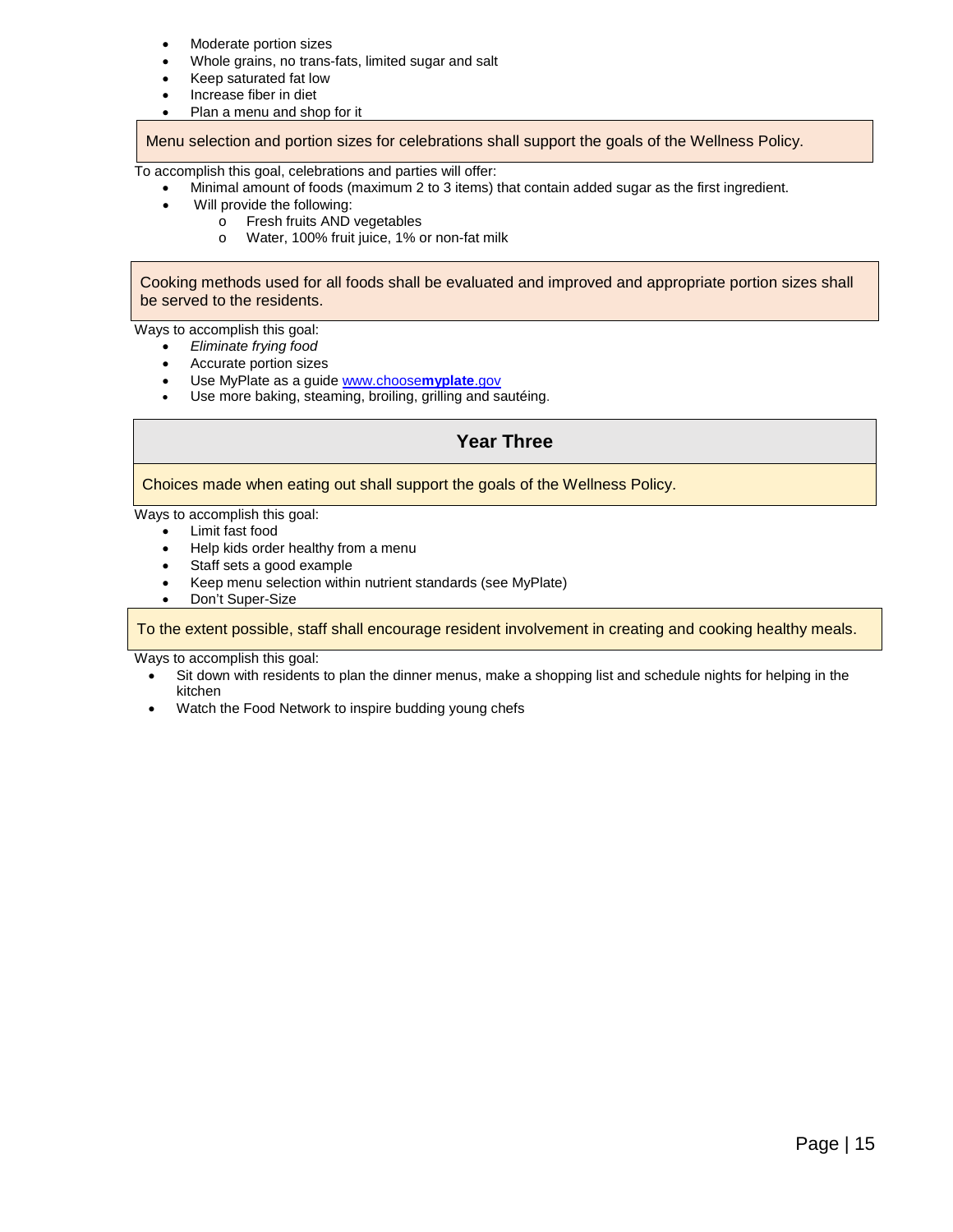### **GOOD CEREAL CHOICES**

| <b>Good Choice Cereals</b>                   | <b>Better Choice Cereals</b>                                               | <b>Best Choice Cereals</b> |
|----------------------------------------------|----------------------------------------------------------------------------|----------------------------|
| <b>4g Fiber per Serving</b>                  | 5g to 7g Fiber per Serving                                                 | 8+g Fiber per Serving      |
| Basic 4 3.5g (GM)                            | Common Sense Oat Bran Flakes 5.5g                                          | All-Bran 19.5g<br>(K)      |
| Crispy Wheaties 'N Raisins 3.5g              | Complete Bran Flakes 6g (K)                                                | Fiber One 28.5g(GM)        |
| Just Right with Crunchy Nuggets 3g           | 100% Natural Oats & Honey 7g (Q)                                           | Grape-nuts 11g             |
| Just Right Fruit and Nut 3g (K)              | Apple & Cinnamon<br>7a                                                     | Natural Bran Flakes 9g     |
| Life, plain and Cinnamon 3g $(Q)$            | Oats Honey & Raisin 7.5g                                                   | Bran Chex 8g               |
| Honey Nut Clusters<br>3g (GM)                | Raisin & Dates<br>7.5g                                                     | Cracklin' Oat Bran 8.5g    |
| Apple Raisin Crisp 4.5g (K)                  | 100% Natural Low Fat, Crispy Wholegrain                                    | Raisin Bran 8g             |
| Frosted Bran 4.5g                            | $6g$ (Q)<br>w/ Raisins                                                     |                            |
| Grape-Nut Flakes 4g                          | Apple Cinnamon Squares 6.5g (K)                                            |                            |
| Nature Valley Cinnamon & Raisins 4g          | <b>Blueberry Squares 6.5g</b>                                              |                            |
| Nature Valley Toasted Oats 4.5g              | Crunchy Bran 6.5g (Q)                                                      |                            |
| Oatmeal Crisp w/ Almonds 4.5g (GM)           | Frosted Mini Wheats 6g (K)                                                 |                            |
| w/ Apples 4.5g                               | Low-Fat Granola w/Raisins 5g (K)                                           |                            |
| w/ Raisins 3.5g                              | Low-Fat Granola w/o Raisins 6.5g (K)                                       |                            |
| Oatmeal Squares 4.5g<br>(Q)                  | Mueslix-Apple & Almond Crunch 6g<br>Mueslix-Raisin & Almond Crunch w/dates |                            |
| Oatmeal Cinnamon Squares 4.5g (Q)            |                                                                            | K-Kellogg's                |
| Toasted Oatmeal Honey Nut 3.5g<br>Total 3.5g | 5.5g $(K)$<br>Nature Valley Fruit & Nut 5g (GM)                            | <b>GM-General Mills</b>    |
| Total Raisin Bran 5g                         | Nature Valley Low-Fat Fruit 5g                                             | P-Post                     |
| Wheat Chex 4g                                | Nutrigrain Wheat 5g (K)                                                    | Q-Quaker                   |
| Wheaties 3g                                  | Oat Bran $5g(Q)$                                                           |                            |
| Cheerios 3.6g                                | Raisin Squares 7g (K)                                                      |                            |
| Oatmeal whole oats and instant 4g            | Strawberry Squares 5g (K)                                                  |                            |
|                                              | Wheatina 6.6g                                                              |                            |
|                                              |                                                                            |                            |

### **Cereals to Avoid**

Read the Label: Try to keep **Sugar at 7g** (1.5 tsp.) per ounce. **Sugar can be as high as 12g** as long as the **Fiber is above 4g**, the **Protein is above 5g** and the **Fat is no higher than 10%. Look for whole grains in the ingredient list.**

| <b>Kix</b>                 | Cap'n Crunch all varieties            |
|----------------------------|---------------------------------------|
| <b>Trix</b>                | <b>Cinnamon Mini Buns</b>             |
| <b>Golden Grahams</b>      | <b>Cinnamon Toast Crunch</b>          |
| <b>Berry Berry Kix</b>     | <b>Reese's Peanut Butter Puffs</b>    |
| <b>Fruit Loops</b>         | <b>Lucky Charms</b>                   |
| <b>Frosted Flakes</b>      | <b>Honey Nut Crunch</b>               |
| Cocoa Puffs                | <b>Smacks</b>                         |
| <b>Frosted Wheaties</b>    | S'Mores Grahams                       |
| <b>Crispix</b>             | <b>Honey Nut Cheerios</b>             |
| <b>Corn Chex</b>           | Cookie Crisp Chocolate Chip & Vanilla |
| <b>Rice Chex</b>           | Double Dip Crunch                     |
| <b>Honey Nut Chex</b>      | Frankenberry                          |
| <b>Corn Pops</b>           | <b>Cocoa Pebbles</b>                  |
| <b>Frosted Krispies</b>    | <b>Fruity Pebbles</b>                 |
| <b>Rice Krispies</b>       | Honey Graham O's                      |
| <b>Rice Krispie Treats</b> | <b>Cocoa Krispies</b>                 |
|                            | <b>Count Chocula</b>                  |
|                            |                                       |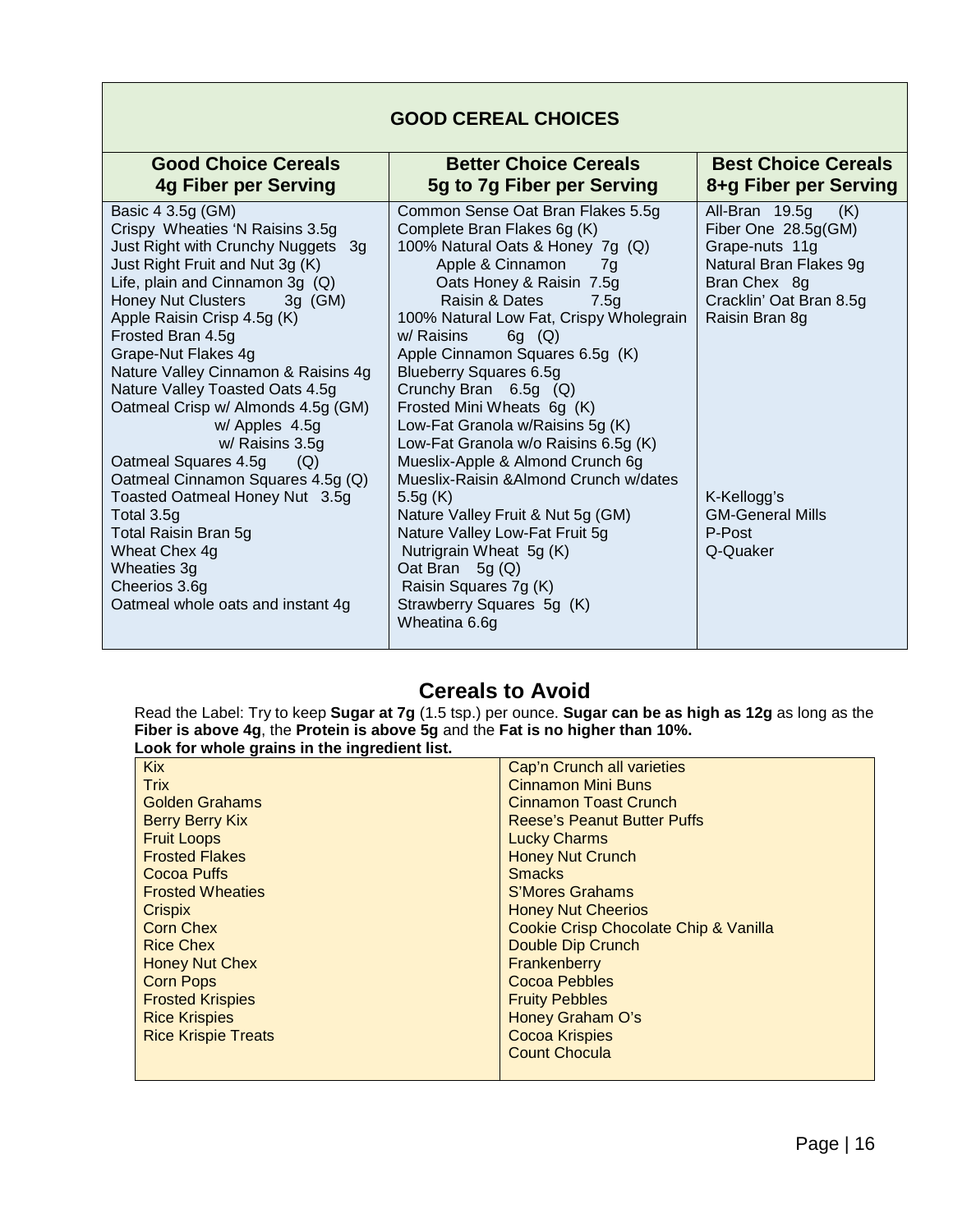No Trans-fats or Hydrogenated Oils. No Deep fat Frying.

> MILK- Use 1% Low Fat Milk or Non-Fat Milk

### **Fruit Juices and Beverages**

| <b>Fruit Juice Brands</b><br>100% Fruit Juice | <b>No Nutritional Value</b>                   |
|-----------------------------------------------|-----------------------------------------------|
| <b>Juicy Juice</b>                            | Capri Sun All Natural, various flavors        |
| Welsh's                                       | Town House Apple, fruit punch and other fruit |
| <b>Very Fine</b>                              | drinks                                        |
| Tropicana                                     | <b>Kool Aide Bursts</b>                       |
| Snapple Juice                                 | Gatorade                                      |
| Ridgefield's                                  | Ice tea                                       |
| R.W. Knudsen                                  | Lemonade                                      |
| Dole                                          |                                               |
| <b>Minute Maid</b>                            |                                               |
| Campbell's Tomato                             |                                               |
| Apple and Eve                                 |                                               |
|                                               |                                               |

### **Good Choice Snack Foods**

Limit snack cakes and sugary snacks to once or twice a week

**Pretzels** Baked chips Lite Popcorn **Goldfish** Granola bars Cereal and milk

### **Bread**-

Use 100% whole wheat. Whole wheat should be the first ingredient on the label.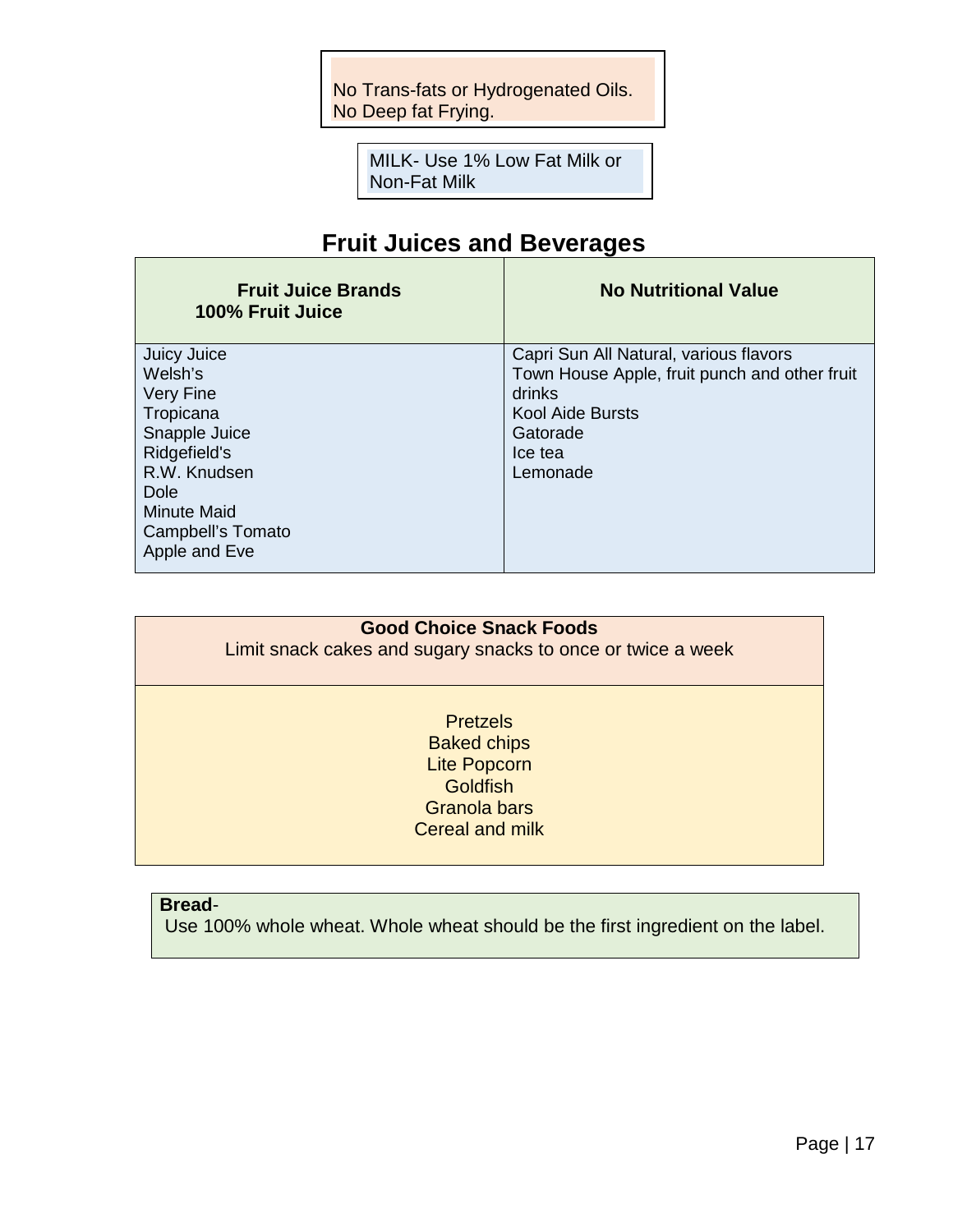### Physical Activity

Current recommendations suggest that children should strive to accumulate 60 minutes of physical activity each day. The primary goal of this section is to create a physical activity plan that provides residents with opportunities for developmentally appropriate physical activities in a safe and enjoyable environment, helps residents develop the knowledge and skills for specific physical activities and maintain physical fitness and to understand the short- and long-term benefits to a physically active and healthy lifestyle.

| Year One                                                                                                                                                           | Year Two                                                                                                                                               | Year Three                                                                                                                       |
|--------------------------------------------------------------------------------------------------------------------------------------------------------------------|--------------------------------------------------------------------------------------------------------------------------------------------------------|----------------------------------------------------------------------------------------------------------------------------------|
| Residents shall be provided<br>with safe and adequate<br>equipment, facilities and<br>resources for physical activity.                                             | Staff shall encourage physical<br>activity in free time and support<br>structured physical activity.                                                   | RCCI's shall partner with<br>parents/guardians and<br>community members to<br>create programs that support<br>physical activity. |
| Staff responsible for leading or<br>overseeing physical activity<br>shall be properly trained and<br>shall participate in appropriate<br>professional development. | Staff shall serve as role models<br>in the area of physical activity<br>and other healthy lifestyle<br>practices.                                      |                                                                                                                                  |
| Physical activity shall not be<br>used as a reward or withheld<br>as punishment.                                                                                   | Residents shall be provided<br>with the knowledge necessary<br>to understand the short- and<br>long-term benefits of a<br>physically active lifestyle. |                                                                                                                                  |

### Physical Activity

**Year One**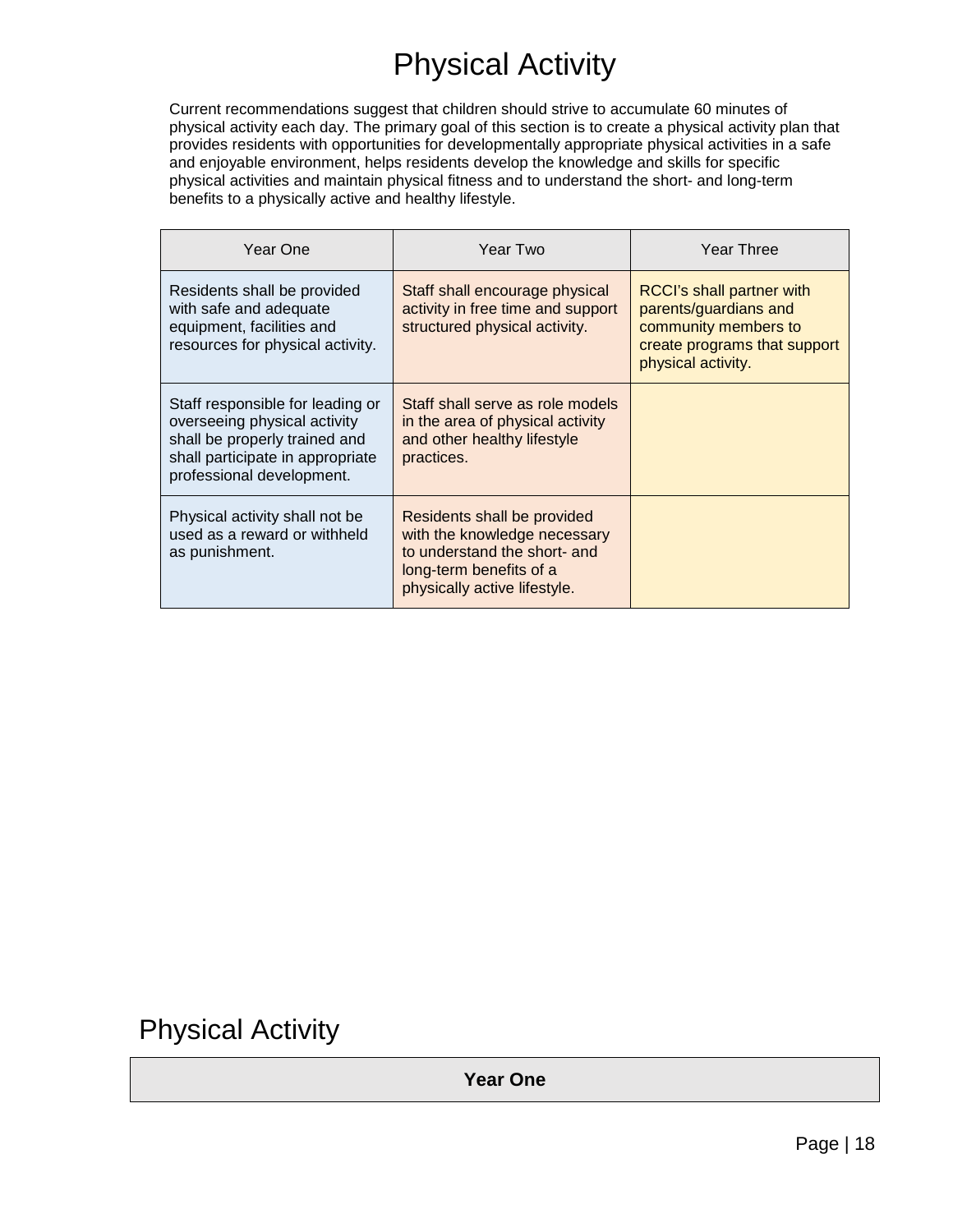Residents shall be provided with safe and adequate equipment, facilities and resources for physical activity.

Ways to accomplish this goal:

- Examine equipment and facility currently available to residents for safety, adequacy and age appropriateness.
- Inventory supplies currently available at the facility for sports and physical activity.
- Check available neighborhood resources, such as schools, playgrounds, recreation centers, YMCA and YWCA for programs and use.

Staff responsible for leading or overseeing physical activity shall be properly trained and shall participate in appropriate professional development.

Ways to accomplish this goal:

- Provide ongoing professional training and development for staff in the area of physical education.
- Offer seminars for relaxation, like meditation. Have a masseuse come to the home to help staff relieve physical stress.
- Staff members are role models for the residents. When residents are physically active, staff should participate in the activity with the residents when possible.
- Provide knowledge necessary to understand the short-term and long-term benefits of a physically active lifestyle. <http://www.cdc.gov/nccdphp/dnpa/physical/index.htm>
- Learn the positive and negative effects of regular participation in moderate to vigorous physical activities.
- Understand what healthy weight is. Find out what Body Mass Index is (BMI)? <http://www.cdc.gov/nccdphp/dnpa/bmi/index.htm> [http://www.cdc.gov/nccdphp/dnpa/bmi/childrens\\_BMI/about\\_childrens\\_BMI.htm](http://www.cdc.gov/nccdphp/dnpa/bmi/childrens_BMI/about_childrens_BMI.htm)
- Describe and apply the principles of exercise to the components of health-related and skill-related fitness (cardio-respiratory endurance, muscular strength, flexibility). [http://www.kidshealth.org/kid/exercise/fit/work\\_it\\_out.html](http://www.kidshealth.org/kid/exercise/fit/work_it_out.html)
- Describe how exercise plays a role in general good health and well-being and in the prevention of health-related illness and disease (obesity, high blood pressure, diabetes, heart disease). <http://www.cdc.gov/nccdphp/dnpa/physical/index.htm>



#### **Taking Your Heart Rate**

Generally, to determine whether you are exercising within the heart rate target zone, you must stop exercising briefly to take your pulse. You can take the pulse at the neck, the wrist or the chest. We recommend the wrist. You can feel the radial pulse on the artery of the wrist in line with the thumb. Place the tips of the index and middle fingers over the artery and press lightly. Do not use the thumb. Take a full 60-second count of the heartbeats, or take for 30 seconds and multiply by 2. Start the count on a beat, which is counted as "zero." For moderate-intensity physical activity, a person's target heart rate should be 50% to 70% of his or her maximum heart rate. This maximum rate is based on the person's age. An estimate of a person's maximum age-related heart rate can be obtained by

subtracting the person's age from 220. (Aug 10, 2015 CDC)

Physical activity shall not be used as a reward or withheld as punishment.

Ways to accomplish this goal using non-food rewards:

- Give gift certificate to book store or sporting store.
- Purchase Frisbees, NERF balls, footballs and basketballs as prizes.
- Go to the movies or rent one, the child's choice.
- Use board games, puzzles, crossword puzzles and Sudoku.